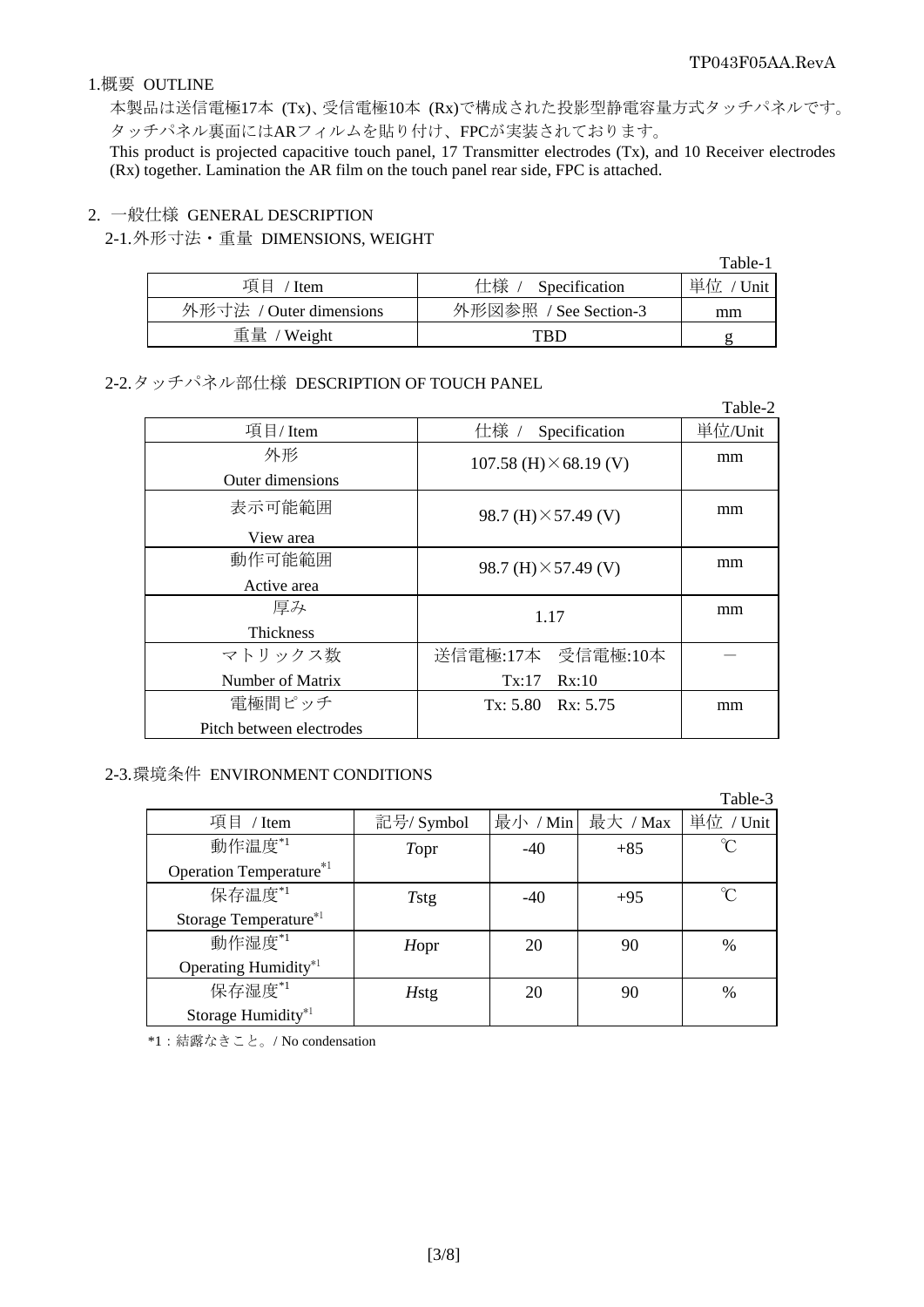## TP043F05AA.RevA

# 2-4. 機械・光学的特性 MECHANICAL, OPTICAL CHARACTERISTICS

|                       |                                          | Table-4     |
|-----------------------|------------------------------------------|-------------|
| 項目/Item               | $f$ / value                              |             |
| 動作荷重                  | 0 N (動作保証接触面積: φ9mm)                     |             |
| <b>Operating Load</b> | (Operating Warranty Touching Area: φ9mm) |             |
| 動作寿命                  | 打鍵回数                                     | 1000万回      |
| Operating life        | Number of keystroke                      | Ten million |
| 透過率                   | 90% (Typ)                                |             |
| Transmittance         |                                          |             |
| 反射率                   | 4.8% $(Typ)$                             |             |
| Reflectance           |                                          |             |
| ヘイズ                   | $0.2\%$ (Typ)                            |             |
| Haze                  |                                          |             |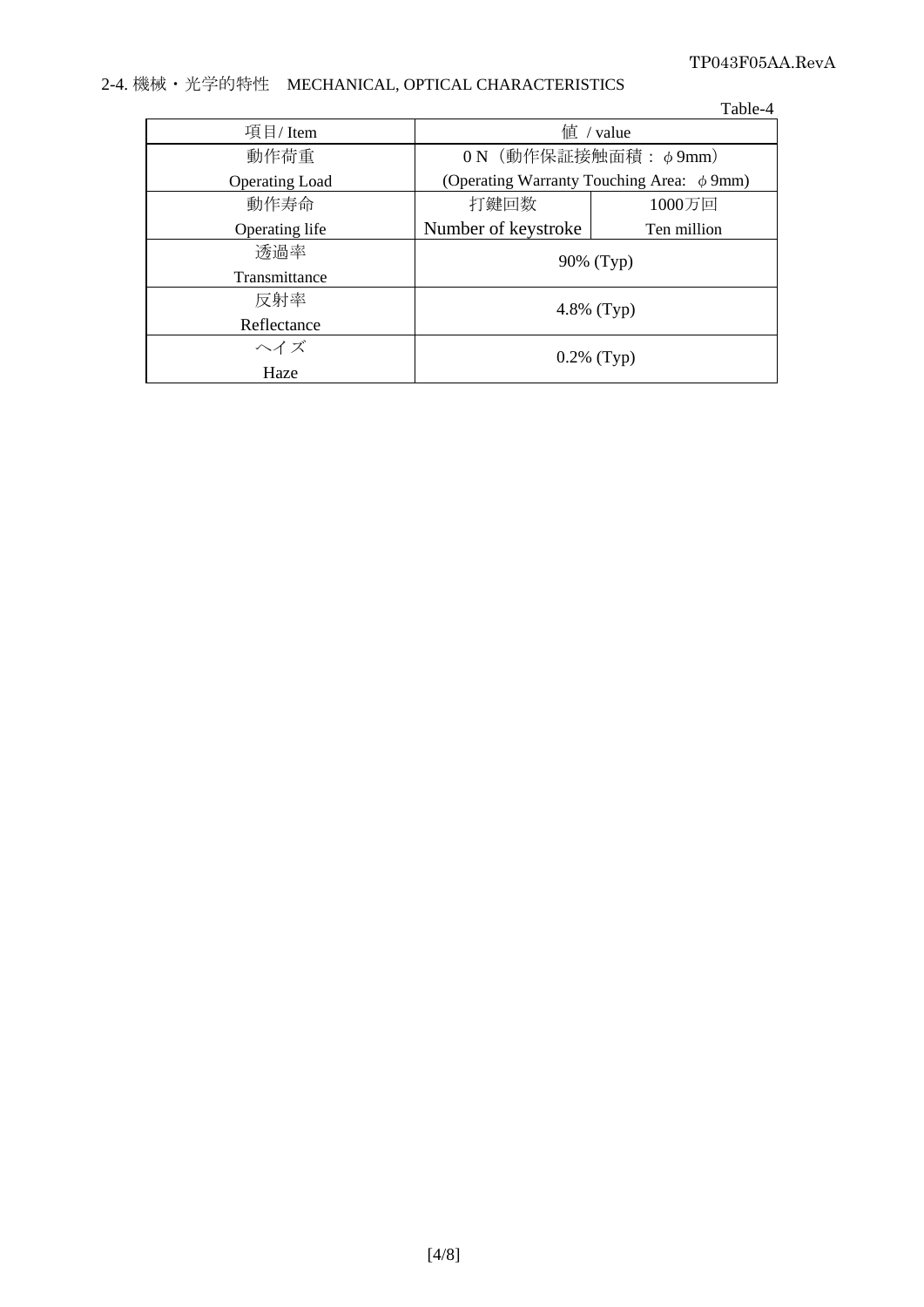



Dimensional tolerance to be ±0.3 unless noted.<br>※本TSPはAtmel製mXT641T若しくはmXT449Tの使用を前提とする<br>This TSP is premised on using Atmel mXT641T or mXT449T as an IC. ※記入のない部分の公差は±0.3とする。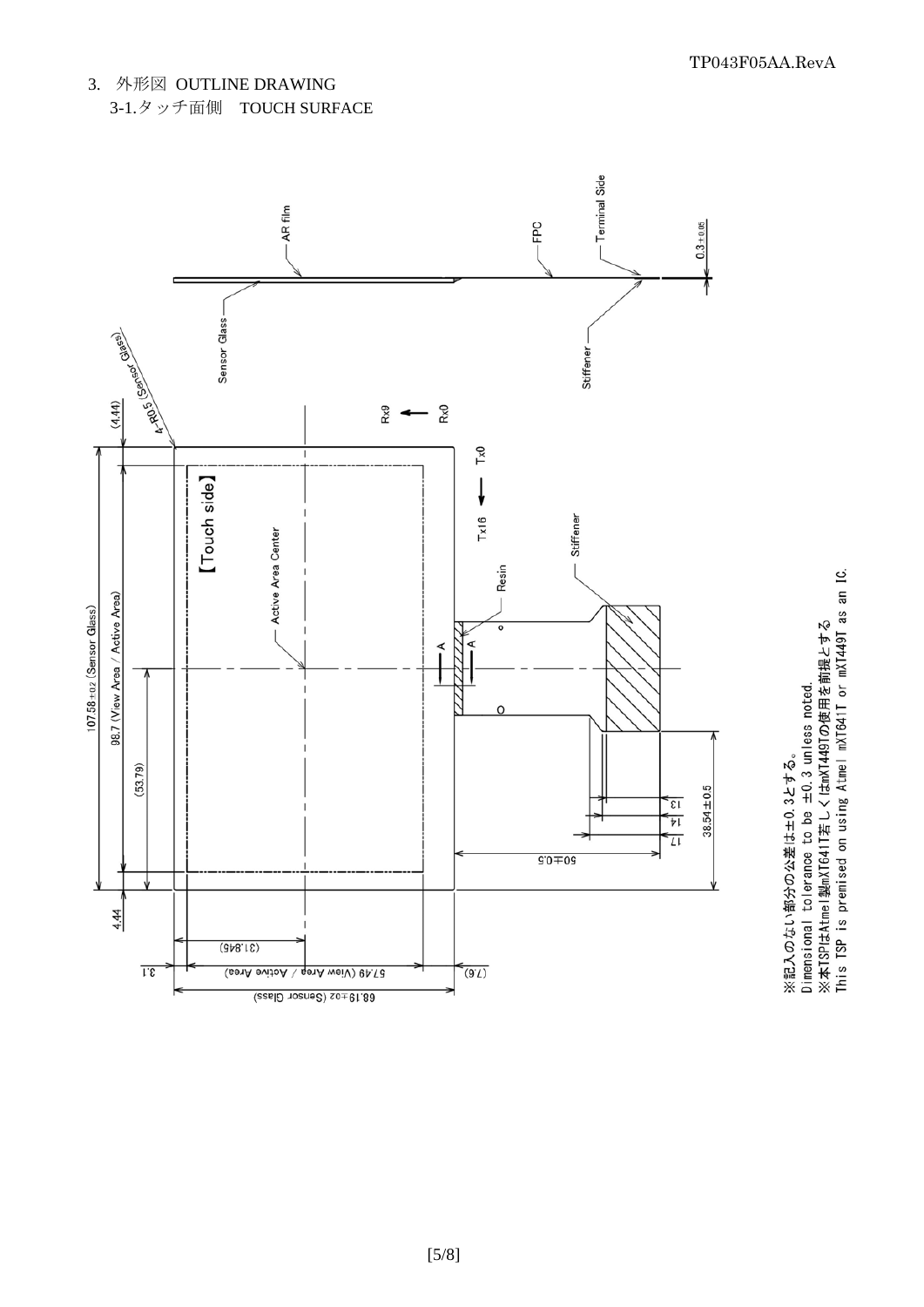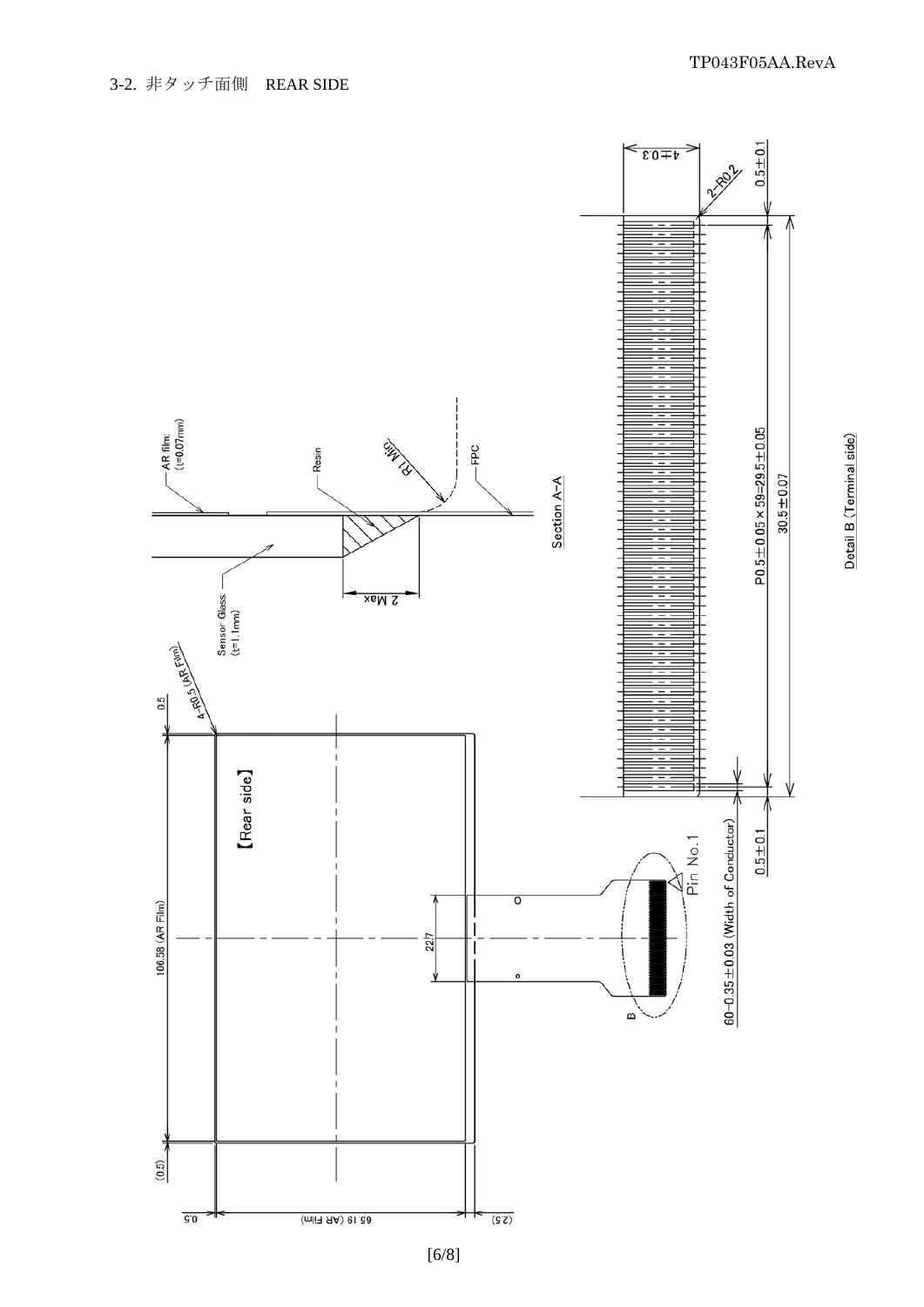# 3-3. 保護フィルム PROTECTIVE FILM



\*Protective film is to cover the View Area at least.